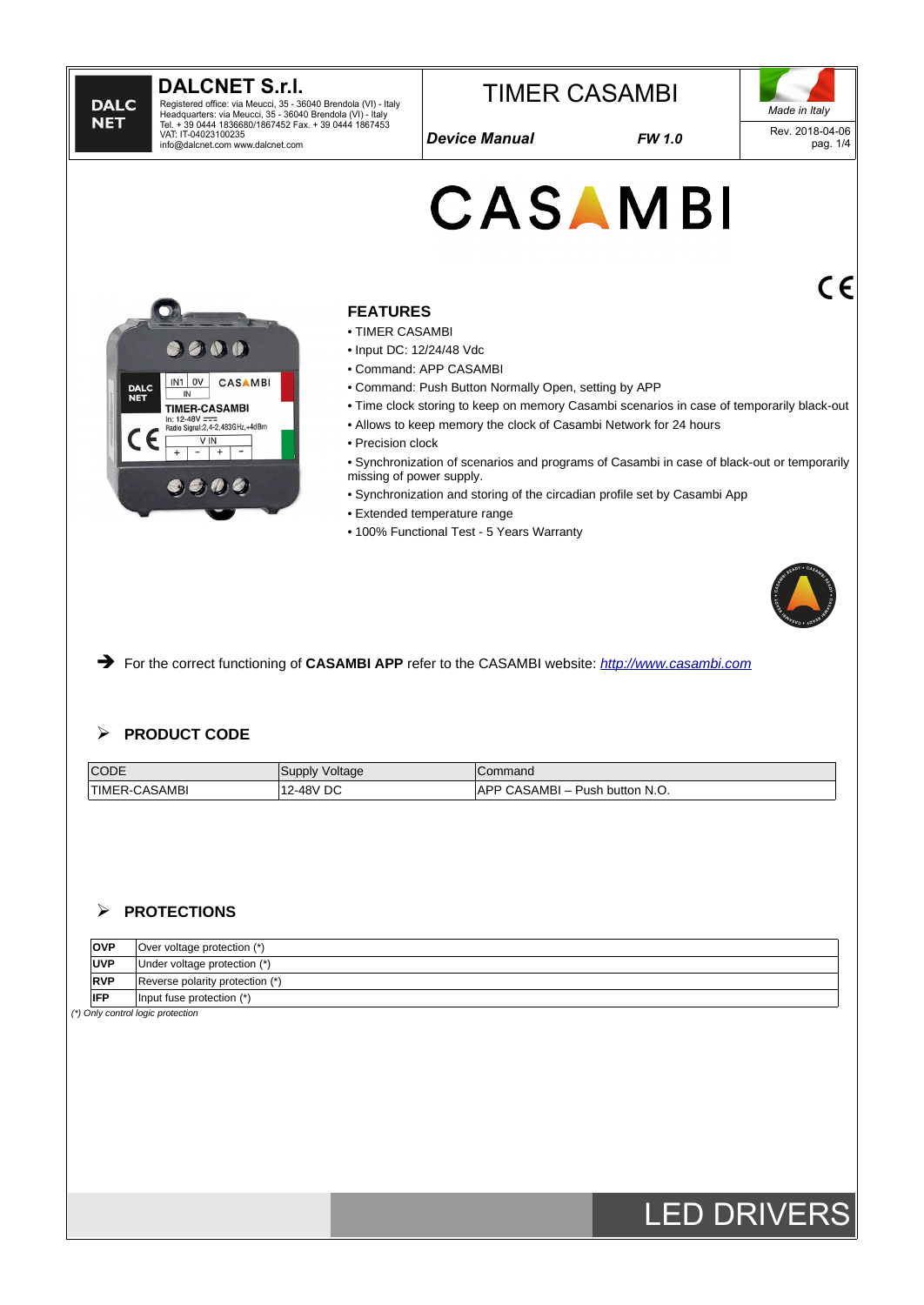# **DALC NET**

# **DALCNET S.r.l.**

Registered office: via Meucci, 35 - 36040 Brendola (VI) - Italy<br>Headquarters: via Meucci, 35 - 36040 Brendola (VI) - Italy<br>Tel. + 39 0444 1836680/1867452 Fax. + 39 0444 1867453<br>VAT: IT-04023100235<br>info@dalcnet.com www.dalc

# TIMER CASAMBI

*Device Manual FW 1.0*

*Made in Italy* Rev. 2018-04-06 pag. 2/4

# ➢ **TECHNICAL SPECIFICATIONS**

|                                   |      | <b>TIMER CASAMBI</b>                                               |
|-----------------------------------|------|--------------------------------------------------------------------|
| Supply Voltage                    |      | min: 10,8 Vdc  max: 52,8 Vdc                                       |
| Input current                     |      | Max 15mA                                                           |
| Nominal power <sup>1)</sup>       | @12V | 0,144W                                                             |
|                                   | @24V | 0,216W                                                             |
|                                   | @48V | 0,288W                                                             |
| Power loss in stand by mode       |      | $< 500$ mW                                                         |
| Operating frequencies             |      | 2,4002,483 GHz <sup>2)</sup>                                       |
| Maximum output power              |      | 4dBm $^{2}$                                                        |
| Storage Temperature               |      | min: -25 max: +60 $^{\circ}$ C                                     |
| Ambient Temperature <sup>1)</sup> |      | min: -10 max: +40 $^{\circ}$ C                                     |
| Protection grade                  |      | <b>IP20</b>                                                        |
| Wiring                            |      | 2.5mm <sup>2</sup> solid - 2.5mm <sup>2</sup> stranded - 30/12 AWG |
| Wire preparation length           |      | 6 <sub>mm</sub>                                                    |
| Mechanical dimension              |      | 45 x 58 x 25 mm                                                    |
| Packaging dimension               |      | 56 x 68 x 35 mm                                                    |
| Casing material                   |      | Plastic                                                            |
| Weight                            |      | 40 <sub>g</sub>                                                    |

*1) Maximum value, depends on the ventilation conditions.* 2) *The values depend on the configuration of the Casambi module.* 

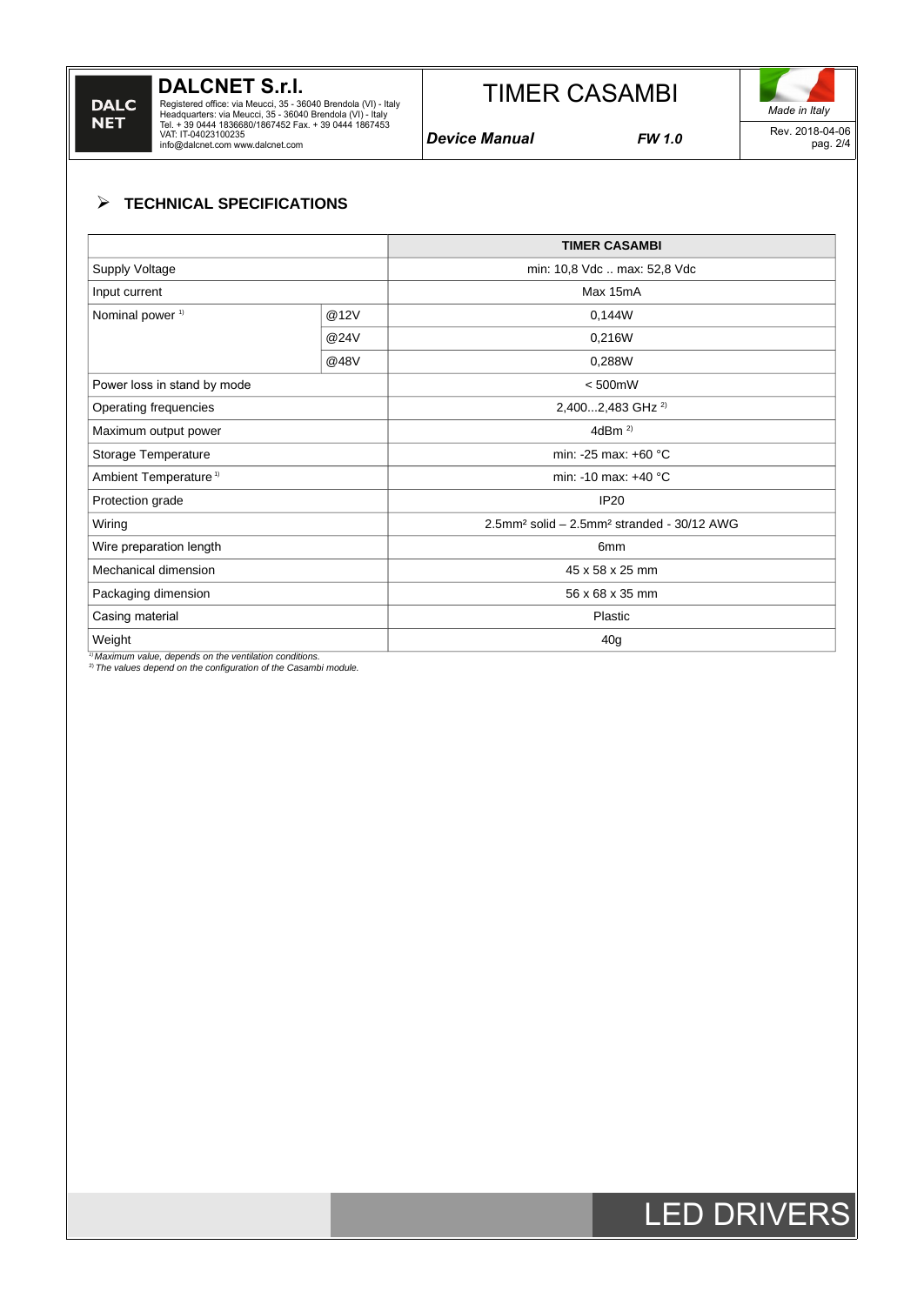

# ➢ **INSTALLATION**

Connection the power supply and (optional) connection the local command (N.O. Push Button) to the device terminal block "IN".



**\* For the control with the Push Buttons N.O. see the documentations in the website: . Note: For the length of the cables see the Technical Note**

## ➢ **FUNCTION**

- ✗ Make the pairing of the TIMER CASAMBI with the desired network;
- ✗ After the pairing, the TIMER CASAMBI acquires the time, via Android or Apple device, from CASAMBI APP
- x In case of momentary black out, the TIMER CASAMBI keep the Network is time memorized for maximum time of 24 hours;
- ✗ When the power supply returns, all CASAMBI devices get synchronized with the TIMER CASAMBI present in their network and acquire the correct time to restore programming and synchronization before the blackout. This happens without the need of synchronizing the CASAMBI devices again with the CASAMBI APP.

#### Notes:

- If the blackout includes also the power of the TIMER CASAMBI, after a maximum time of 2 minutes the TIMER CASAMBI will restore the Network time to the CASAMBI devices.

- If the blackout includes only CASAMBI devices and not the TIMER CASAMBI, the TIMER CASAMBI immediately restores the network time to the devices

- If the TIMER CASAMBI loses the time of the network it is sufficient to synchronize the TIMER CASAMBI network with an Android or Apple device, through CASAMBI APP.